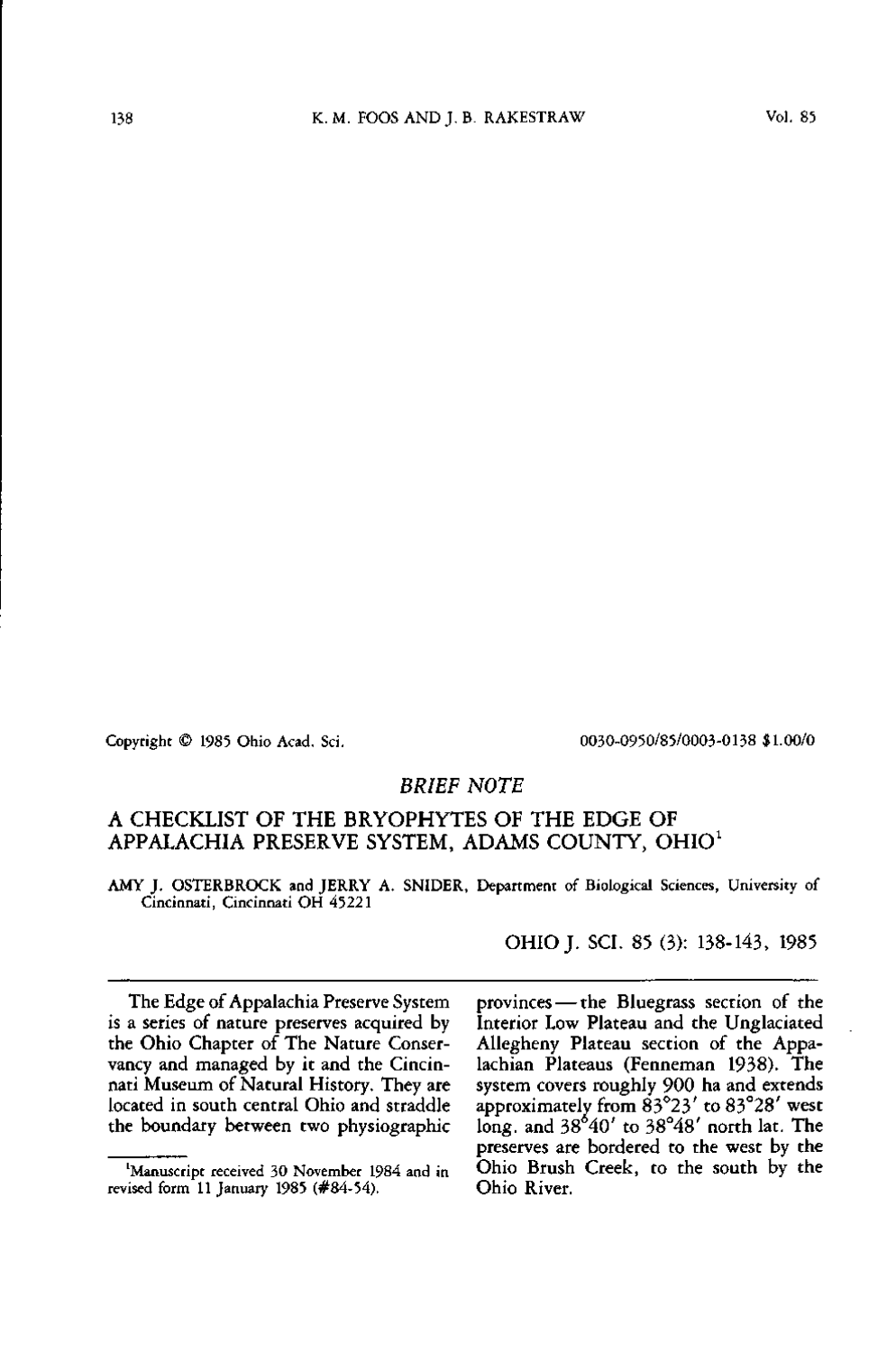The topography is maturely dissected. Elevation ranges from 150 m at the level of the Ohio Brush Creek to almost 400 m. Downcutting by streams has exposed two bedrock types — calcareous Silurian shales, dolomites, and limestones, and noncalcareous Devonian shales. Some of the highest hills are capped by Mississippian siltstone. The soils belong to two series in the Gray Brown Podzolic great soil group — Bratton loams over the lower Silurian slopes and Coyer silt loam over the Devonian upper slopes and ridges (Taylor et al. 1938). The area falls within the humid temperature climatic zone. The mean annual temperature is 12.0°C and the mean annual precipitation is 102.6 cm (NOAA 1977-81), though the complexity of the topography results in a fair degree of spatial variability.

The Edge of Appalachia falls within the Knobs Border Area of Braun's (1950) Mixed Mesophytic Forest Region. Braun (1928) described more than 30 different plant communities in an area just north of the present preserve system. Most notable and/or extensive of these communities are a climax mixed deciduous forest association, oak-blueberry and pine-oak-blueberry associations, an arbor vitae-white oak-tuliptree forest, red cedar barrens, and relict prairie communities.

One hundred three taxa of mosses (Giesy 1957, Allen 1983) and 20 taxa of liverworts (Miller 1964) have previously been reported from Adams Co. Most of these were from incidental collecting, however, and no systematic study had been undertaken of the bryophytes in the preserves themselves. A recent study of the lichen flora of the area (Kaucher and Snider 1982) revealed a remarkably rich species diversity for the size of the area. This study was undertaken in five of the Adams Co. preserves in order to ascertain whether the bryophyte flora was equally diverse and to provide additional baseline species inventory data for use in managing and monitoring the preserves. Field work took place between the spring of 1981 and fall of 1983- The list of taxa is based upon collections of the senior author and herbarium specimens of E. Lucy Braun, Margaret Fulford, and J. A. Snider. Voucher specimens from this study are deposited in the University of Cincinnati Herbarium (CINC). Nomenclature follows Crum and Anderson (1981) for the mosses and Stotler and Crandall-Stotler (1977) for the liverworts.

Table 1 contains a listing of bryophytes collected in the preserves. One hundred nineteen taxa of mosses and 23 taxa of liverworts are reported. Fifty-two mosses and 15 liverworts are reported new to the

| Taxa                        | тw | BR/RR AH LP |   |   | Taxa                    | TW | BR/RR | AH | - LP |
|-----------------------------|----|-------------|---|---|-------------------------|----|-------|----|------|
| Bryopsida (mosses)          |    |             |   |   | Fissidens subbasilaris  |    |       |    |      |
| Archidiaceae                |    |             |   |   | Hedw.                   | x  |       | x  |      |
| *Archidium ohioense         |    |             |   |   | Fissidens taxifolius    |    |       |    |      |
| Schimp. $ex$ C.M.           |    |             | x |   | Hedw.                   | x  | X     | x  |      |
| Fissidentaceae              |    |             |   |   | Ditrichaceae            |    |       |    |      |
| *Fissidens adianthoides     |    |             |   |   | *Ceratodon purpureus    |    |       |    |      |
| Hedw.                       | x  |             |   |   | (Hedw.) Brid.           | x  |       | x  |      |
| Fissidens bryoides          |    |             |   |   | Ditrichum pallidum      |    |       |    |      |
| Hedw.                       | x  | X           | x |   | (Hedw.) Hampe           | x  |       |    |      |
| **Fissidens bushii (Card. & |    |             |   |   | Dicranaceae             |    |       |    |      |
| Ther.) Card. & Ther.        | X  | x           | x |   | *Dicranella heteromalla |    |       |    |      |
| Fissidens cristatus         |    |             |   |   | (Hedw.) Schimp.         | X  | X     | x  |      |
| Wils. ex Mitt.              | x  | x           | x | X | Dicranella varia        |    |       |    |      |
| Fissidens osmundoides       |    |             |   |   | (Hedw.) Schimp.         | X  |       |    |      |
| Hedw.                       | x  | x           |   |   |                         |    |       |    |      |

TABLE 1 Bryophyte species distribution by preserve.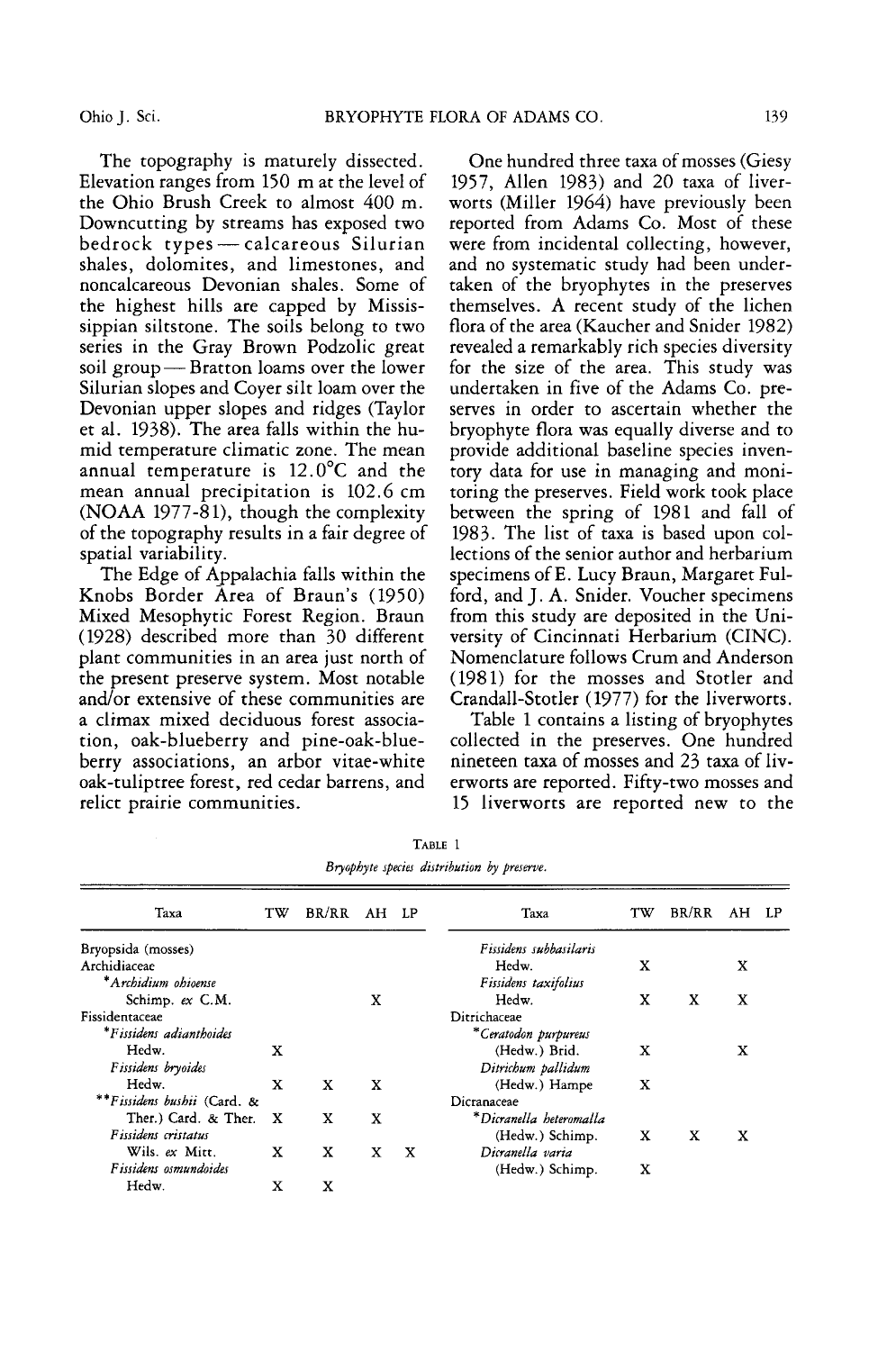# 140 A.J. OSTERBROCK AND J. A. SNIDER

| *Bryum pseudotriquetrum<br>Dicranum flagellare<br>(Hedw.) Gaertn.,<br>Hedw.<br>x<br>X<br>x<br>x<br>x<br>x<br>*Dicranum fuscescens<br>Meyer, & Scherb.<br>x<br>*Bryum pseudotriquetrum<br>Turn.<br>x<br>var. <i>bimum</i> (Schreb.<br>Dicranum montanum<br>X<br>X<br>X<br>X<br>ex Brid.) Lilj.<br>Hedw.<br>Pohlia wahlenbergii (Web.<br>Dicranum ontariense<br>x<br>X<br>& Mohr) Andr.<br>Peters.<br>X<br>Rhodobryum roseum<br>Dicranum polysetum Sw.<br>x<br>x<br>X<br>Dicranum scoparium<br>(Hedw.) Limpr.<br>Hedw.<br>X<br>x<br>х<br>x<br>Mniaceae<br>*Dicranum viride (Sull. &<br>Mnium affine var.<br>X<br>ciliare C.M.<br>x<br>x<br>X<br>Lesq.) Lindb.<br>x<br>** Mnium affine var.<br>rugicum (Laur.) BSG<br>X<br>Leucobryum glaucum<br>(Hedw.) Angstr.<br>Mnium cuspidatum<br>ex Fries<br>x<br>X<br>X<br>X<br>Hedw.<br>x<br>x<br>X<br>х<br>Pottiaceae<br>*Mnium punctatum<br>*Astomum muhlenbergianum<br>Hedw.<br>X<br>$(Sw.)$ Grout<br>X<br>х<br>Aulacomniaceae<br>*Barbula cancellata C.M.<br>Aulacomnium heterostichum<br>X<br>*Barbula fallax Hedw.<br>X<br>(Hedw.) BSG<br>x<br>X<br>Barbula unguiculata<br>Bartramiaceae<br>Hedw.<br>x<br>x<br>Bartramia pomiformis<br>Didymodon tophaceus<br>X<br>Hedw.<br>*Philonotis marchica<br>(Brid.) Lisa<br>X<br>х<br>(Hedw.) Brid.<br>x<br>Gymnostomum aeruginosum<br>x<br>Orthotrichaceae<br>Sm.<br>X<br>X<br>Drummondia prorepens<br>Gymnostomum recurvirostrum<br>(Hedw.) E.G. Britt.<br>X<br>Hedw.<br>x<br>X<br>*Orthotrichum anomalum<br>Hyophila involuta (Hook.)<br>Х<br>x<br>Hedw.<br>X<br>Jaeg & Sauerb.<br>x<br>x<br>Orthotrichum ohioense<br>Tortella humilis (Hedw.)<br>X<br>x<br>x<br>x<br>Sull. & Lesq. ex<br>Jenn.<br>x<br>Tortula papillosa Wils.<br>Aust.<br>х<br>X<br>x<br>*Orthotrichum pusillum<br>ex Spruce<br>х<br>Weissia controversa<br>Mitt.<br>x<br>x<br>Hedw.<br>Leucondontaceae<br>Weissia sharpii Anders. &<br>Leucodon julaceus<br>X<br>х<br>Lemmon<br>x<br>(Hedw.) Sull.<br>Grimmiaceae<br>Cryphaeaceae<br>*Grimmia alpicola Hedw.<br>X<br>X<br>Forsstroemia trichomitria<br>х<br>X<br>*Grimmia alpicola var.<br>X<br>(Hedw.) Lindb.<br><i>rivularis</i> (Brid.)<br>Fabroniaceae<br>Wahl.<br>*Anacamptodon splachnoides<br>x<br>(Froel. ex Brid.) Brid. X<br>Funaria hygrometrica<br>*Clasmatodon parvulus<br>Hedw.<br>X<br>(Hampe) Hook. &<br>Wils. ex Sull.<br>x<br>*Ephemerum cohaerens<br>Schwetschkeopsis fabronia<br>(Hedw.) Hampe<br>Χ<br>(Schwaegr.) Broth.<br>X<br>Leskeaceae<br>*Bryum algovicum Sendtn.<br>Anomodon attenuatus<br>$ex$ C.M.<br>Χ<br>(Hedw.) Hueb.<br>X<br>X<br>X<br>х<br>Bryum lisae var. cuspidatum<br>Anomodon minor<br>(BSG) Marg.<br>X<br>(Hedw.) Fuernr.<br>X<br>х | Taxa          | TW | BR/RR AH LP |  | Taxa | TW | BR/RR | AH | LP |
|----------------------------------------------------------------------------------------------------------------------------------------------------------------------------------------------------------------------------------------------------------------------------------------------------------------------------------------------------------------------------------------------------------------------------------------------------------------------------------------------------------------------------------------------------------------------------------------------------------------------------------------------------------------------------------------------------------------------------------------------------------------------------------------------------------------------------------------------------------------------------------------------------------------------------------------------------------------------------------------------------------------------------------------------------------------------------------------------------------------------------------------------------------------------------------------------------------------------------------------------------------------------------------------------------------------------------------------------------------------------------------------------------------------------------------------------------------------------------------------------------------------------------------------------------------------------------------------------------------------------------------------------------------------------------------------------------------------------------------------------------------------------------------------------------------------------------------------------------------------------------------------------------------------------------------------------------------------------------------------------------------------------------------------------------------------------------------------------------------------------------------------------------------------------------------------------------------------------------------------------------------------------------------------------------------------------------------------------------------------------------------------------------------------------------------------------------------------------------------------------------------------------------------------------------------------------------------------------------------------------------------------------------------------------------------------|---------------|----|-------------|--|------|----|-------|----|----|
|                                                                                                                                                                                                                                                                                                                                                                                                                                                                                                                                                                                                                                                                                                                                                                                                                                                                                                                                                                                                                                                                                                                                                                                                                                                                                                                                                                                                                                                                                                                                                                                                                                                                                                                                                                                                                                                                                                                                                                                                                                                                                                                                                                                                                                                                                                                                                                                                                                                                                                                                                                                                                                                                                        |               |    |             |  |      |    |       |    |    |
|                                                                                                                                                                                                                                                                                                                                                                                                                                                                                                                                                                                                                                                                                                                                                                                                                                                                                                                                                                                                                                                                                                                                                                                                                                                                                                                                                                                                                                                                                                                                                                                                                                                                                                                                                                                                                                                                                                                                                                                                                                                                                                                                                                                                                                                                                                                                                                                                                                                                                                                                                                                                                                                                                        |               |    |             |  |      |    |       |    |    |
|                                                                                                                                                                                                                                                                                                                                                                                                                                                                                                                                                                                                                                                                                                                                                                                                                                                                                                                                                                                                                                                                                                                                                                                                                                                                                                                                                                                                                                                                                                                                                                                                                                                                                                                                                                                                                                                                                                                                                                                                                                                                                                                                                                                                                                                                                                                                                                                                                                                                                                                                                                                                                                                                                        |               |    |             |  |      |    |       |    |    |
|                                                                                                                                                                                                                                                                                                                                                                                                                                                                                                                                                                                                                                                                                                                                                                                                                                                                                                                                                                                                                                                                                                                                                                                                                                                                                                                                                                                                                                                                                                                                                                                                                                                                                                                                                                                                                                                                                                                                                                                                                                                                                                                                                                                                                                                                                                                                                                                                                                                                                                                                                                                                                                                                                        |               |    |             |  |      |    |       |    |    |
|                                                                                                                                                                                                                                                                                                                                                                                                                                                                                                                                                                                                                                                                                                                                                                                                                                                                                                                                                                                                                                                                                                                                                                                                                                                                                                                                                                                                                                                                                                                                                                                                                                                                                                                                                                                                                                                                                                                                                                                                                                                                                                                                                                                                                                                                                                                                                                                                                                                                                                                                                                                                                                                                                        |               |    |             |  |      |    |       |    |    |
|                                                                                                                                                                                                                                                                                                                                                                                                                                                                                                                                                                                                                                                                                                                                                                                                                                                                                                                                                                                                                                                                                                                                                                                                                                                                                                                                                                                                                                                                                                                                                                                                                                                                                                                                                                                                                                                                                                                                                                                                                                                                                                                                                                                                                                                                                                                                                                                                                                                                                                                                                                                                                                                                                        |               |    |             |  |      |    |       |    |    |
|                                                                                                                                                                                                                                                                                                                                                                                                                                                                                                                                                                                                                                                                                                                                                                                                                                                                                                                                                                                                                                                                                                                                                                                                                                                                                                                                                                                                                                                                                                                                                                                                                                                                                                                                                                                                                                                                                                                                                                                                                                                                                                                                                                                                                                                                                                                                                                                                                                                                                                                                                                                                                                                                                        |               |    |             |  |      |    |       |    |    |
|                                                                                                                                                                                                                                                                                                                                                                                                                                                                                                                                                                                                                                                                                                                                                                                                                                                                                                                                                                                                                                                                                                                                                                                                                                                                                                                                                                                                                                                                                                                                                                                                                                                                                                                                                                                                                                                                                                                                                                                                                                                                                                                                                                                                                                                                                                                                                                                                                                                                                                                                                                                                                                                                                        |               |    |             |  |      |    |       |    |    |
|                                                                                                                                                                                                                                                                                                                                                                                                                                                                                                                                                                                                                                                                                                                                                                                                                                                                                                                                                                                                                                                                                                                                                                                                                                                                                                                                                                                                                                                                                                                                                                                                                                                                                                                                                                                                                                                                                                                                                                                                                                                                                                                                                                                                                                                                                                                                                                                                                                                                                                                                                                                                                                                                                        |               |    |             |  |      |    |       |    |    |
|                                                                                                                                                                                                                                                                                                                                                                                                                                                                                                                                                                                                                                                                                                                                                                                                                                                                                                                                                                                                                                                                                                                                                                                                                                                                                                                                                                                                                                                                                                                                                                                                                                                                                                                                                                                                                                                                                                                                                                                                                                                                                                                                                                                                                                                                                                                                                                                                                                                                                                                                                                                                                                                                                        |               |    |             |  |      |    |       |    |    |
|                                                                                                                                                                                                                                                                                                                                                                                                                                                                                                                                                                                                                                                                                                                                                                                                                                                                                                                                                                                                                                                                                                                                                                                                                                                                                                                                                                                                                                                                                                                                                                                                                                                                                                                                                                                                                                                                                                                                                                                                                                                                                                                                                                                                                                                                                                                                                                                                                                                                                                                                                                                                                                                                                        |               |    |             |  |      |    |       |    |    |
|                                                                                                                                                                                                                                                                                                                                                                                                                                                                                                                                                                                                                                                                                                                                                                                                                                                                                                                                                                                                                                                                                                                                                                                                                                                                                                                                                                                                                                                                                                                                                                                                                                                                                                                                                                                                                                                                                                                                                                                                                                                                                                                                                                                                                                                                                                                                                                                                                                                                                                                                                                                                                                                                                        |               |    |             |  |      |    |       |    |    |
|                                                                                                                                                                                                                                                                                                                                                                                                                                                                                                                                                                                                                                                                                                                                                                                                                                                                                                                                                                                                                                                                                                                                                                                                                                                                                                                                                                                                                                                                                                                                                                                                                                                                                                                                                                                                                                                                                                                                                                                                                                                                                                                                                                                                                                                                                                                                                                                                                                                                                                                                                                                                                                                                                        |               |    |             |  |      |    |       |    |    |
|                                                                                                                                                                                                                                                                                                                                                                                                                                                                                                                                                                                                                                                                                                                                                                                                                                                                                                                                                                                                                                                                                                                                                                                                                                                                                                                                                                                                                                                                                                                                                                                                                                                                                                                                                                                                                                                                                                                                                                                                                                                                                                                                                                                                                                                                                                                                                                                                                                                                                                                                                                                                                                                                                        | Leucobryaceae |    |             |  |      |    |       |    |    |
|                                                                                                                                                                                                                                                                                                                                                                                                                                                                                                                                                                                                                                                                                                                                                                                                                                                                                                                                                                                                                                                                                                                                                                                                                                                                                                                                                                                                                                                                                                                                                                                                                                                                                                                                                                                                                                                                                                                                                                                                                                                                                                                                                                                                                                                                                                                                                                                                                                                                                                                                                                                                                                                                                        |               |    |             |  |      |    |       |    |    |
|                                                                                                                                                                                                                                                                                                                                                                                                                                                                                                                                                                                                                                                                                                                                                                                                                                                                                                                                                                                                                                                                                                                                                                                                                                                                                                                                                                                                                                                                                                                                                                                                                                                                                                                                                                                                                                                                                                                                                                                                                                                                                                                                                                                                                                                                                                                                                                                                                                                                                                                                                                                                                                                                                        |               |    |             |  |      |    |       |    |    |
|                                                                                                                                                                                                                                                                                                                                                                                                                                                                                                                                                                                                                                                                                                                                                                                                                                                                                                                                                                                                                                                                                                                                                                                                                                                                                                                                                                                                                                                                                                                                                                                                                                                                                                                                                                                                                                                                                                                                                                                                                                                                                                                                                                                                                                                                                                                                                                                                                                                                                                                                                                                                                                                                                        |               |    |             |  |      |    |       |    |    |
|                                                                                                                                                                                                                                                                                                                                                                                                                                                                                                                                                                                                                                                                                                                                                                                                                                                                                                                                                                                                                                                                                                                                                                                                                                                                                                                                                                                                                                                                                                                                                                                                                                                                                                                                                                                                                                                                                                                                                                                                                                                                                                                                                                                                                                                                                                                                                                                                                                                                                                                                                                                                                                                                                        |               |    |             |  |      |    |       |    |    |
|                                                                                                                                                                                                                                                                                                                                                                                                                                                                                                                                                                                                                                                                                                                                                                                                                                                                                                                                                                                                                                                                                                                                                                                                                                                                                                                                                                                                                                                                                                                                                                                                                                                                                                                                                                                                                                                                                                                                                                                                                                                                                                                                                                                                                                                                                                                                                                                                                                                                                                                                                                                                                                                                                        |               |    |             |  |      |    |       |    |    |
|                                                                                                                                                                                                                                                                                                                                                                                                                                                                                                                                                                                                                                                                                                                                                                                                                                                                                                                                                                                                                                                                                                                                                                                                                                                                                                                                                                                                                                                                                                                                                                                                                                                                                                                                                                                                                                                                                                                                                                                                                                                                                                                                                                                                                                                                                                                                                                                                                                                                                                                                                                                                                                                                                        |               |    |             |  |      |    |       |    |    |
|                                                                                                                                                                                                                                                                                                                                                                                                                                                                                                                                                                                                                                                                                                                                                                                                                                                                                                                                                                                                                                                                                                                                                                                                                                                                                                                                                                                                                                                                                                                                                                                                                                                                                                                                                                                                                                                                                                                                                                                                                                                                                                                                                                                                                                                                                                                                                                                                                                                                                                                                                                                                                                                                                        |               |    |             |  |      |    |       |    |    |
|                                                                                                                                                                                                                                                                                                                                                                                                                                                                                                                                                                                                                                                                                                                                                                                                                                                                                                                                                                                                                                                                                                                                                                                                                                                                                                                                                                                                                                                                                                                                                                                                                                                                                                                                                                                                                                                                                                                                                                                                                                                                                                                                                                                                                                                                                                                                                                                                                                                                                                                                                                                                                                                                                        |               |    |             |  |      |    |       |    |    |
|                                                                                                                                                                                                                                                                                                                                                                                                                                                                                                                                                                                                                                                                                                                                                                                                                                                                                                                                                                                                                                                                                                                                                                                                                                                                                                                                                                                                                                                                                                                                                                                                                                                                                                                                                                                                                                                                                                                                                                                                                                                                                                                                                                                                                                                                                                                                                                                                                                                                                                                                                                                                                                                                                        |               |    |             |  |      |    |       |    |    |
|                                                                                                                                                                                                                                                                                                                                                                                                                                                                                                                                                                                                                                                                                                                                                                                                                                                                                                                                                                                                                                                                                                                                                                                                                                                                                                                                                                                                                                                                                                                                                                                                                                                                                                                                                                                                                                                                                                                                                                                                                                                                                                                                                                                                                                                                                                                                                                                                                                                                                                                                                                                                                                                                                        |               |    |             |  |      |    |       |    |    |
|                                                                                                                                                                                                                                                                                                                                                                                                                                                                                                                                                                                                                                                                                                                                                                                                                                                                                                                                                                                                                                                                                                                                                                                                                                                                                                                                                                                                                                                                                                                                                                                                                                                                                                                                                                                                                                                                                                                                                                                                                                                                                                                                                                                                                                                                                                                                                                                                                                                                                                                                                                                                                                                                                        |               |    |             |  |      |    |       |    |    |
|                                                                                                                                                                                                                                                                                                                                                                                                                                                                                                                                                                                                                                                                                                                                                                                                                                                                                                                                                                                                                                                                                                                                                                                                                                                                                                                                                                                                                                                                                                                                                                                                                                                                                                                                                                                                                                                                                                                                                                                                                                                                                                                                                                                                                                                                                                                                                                                                                                                                                                                                                                                                                                                                                        |               |    |             |  |      |    |       |    |    |
|                                                                                                                                                                                                                                                                                                                                                                                                                                                                                                                                                                                                                                                                                                                                                                                                                                                                                                                                                                                                                                                                                                                                                                                                                                                                                                                                                                                                                                                                                                                                                                                                                                                                                                                                                                                                                                                                                                                                                                                                                                                                                                                                                                                                                                                                                                                                                                                                                                                                                                                                                                                                                                                                                        |               |    |             |  |      |    |       |    |    |
|                                                                                                                                                                                                                                                                                                                                                                                                                                                                                                                                                                                                                                                                                                                                                                                                                                                                                                                                                                                                                                                                                                                                                                                                                                                                                                                                                                                                                                                                                                                                                                                                                                                                                                                                                                                                                                                                                                                                                                                                                                                                                                                                                                                                                                                                                                                                                                                                                                                                                                                                                                                                                                                                                        |               |    |             |  |      |    |       |    |    |
|                                                                                                                                                                                                                                                                                                                                                                                                                                                                                                                                                                                                                                                                                                                                                                                                                                                                                                                                                                                                                                                                                                                                                                                                                                                                                                                                                                                                                                                                                                                                                                                                                                                                                                                                                                                                                                                                                                                                                                                                                                                                                                                                                                                                                                                                                                                                                                                                                                                                                                                                                                                                                                                                                        |               |    |             |  |      |    |       |    |    |
|                                                                                                                                                                                                                                                                                                                                                                                                                                                                                                                                                                                                                                                                                                                                                                                                                                                                                                                                                                                                                                                                                                                                                                                                                                                                                                                                                                                                                                                                                                                                                                                                                                                                                                                                                                                                                                                                                                                                                                                                                                                                                                                                                                                                                                                                                                                                                                                                                                                                                                                                                                                                                                                                                        |               |    |             |  |      |    |       |    |    |
|                                                                                                                                                                                                                                                                                                                                                                                                                                                                                                                                                                                                                                                                                                                                                                                                                                                                                                                                                                                                                                                                                                                                                                                                                                                                                                                                                                                                                                                                                                                                                                                                                                                                                                                                                                                                                                                                                                                                                                                                                                                                                                                                                                                                                                                                                                                                                                                                                                                                                                                                                                                                                                                                                        |               |    |             |  |      |    |       |    |    |
|                                                                                                                                                                                                                                                                                                                                                                                                                                                                                                                                                                                                                                                                                                                                                                                                                                                                                                                                                                                                                                                                                                                                                                                                                                                                                                                                                                                                                                                                                                                                                                                                                                                                                                                                                                                                                                                                                                                                                                                                                                                                                                                                                                                                                                                                                                                                                                                                                                                                                                                                                                                                                                                                                        |               |    |             |  |      |    |       |    |    |
|                                                                                                                                                                                                                                                                                                                                                                                                                                                                                                                                                                                                                                                                                                                                                                                                                                                                                                                                                                                                                                                                                                                                                                                                                                                                                                                                                                                                                                                                                                                                                                                                                                                                                                                                                                                                                                                                                                                                                                                                                                                                                                                                                                                                                                                                                                                                                                                                                                                                                                                                                                                                                                                                                        |               |    |             |  |      |    |       |    |    |
|                                                                                                                                                                                                                                                                                                                                                                                                                                                                                                                                                                                                                                                                                                                                                                                                                                                                                                                                                                                                                                                                                                                                                                                                                                                                                                                                                                                                                                                                                                                                                                                                                                                                                                                                                                                                                                                                                                                                                                                                                                                                                                                                                                                                                                                                                                                                                                                                                                                                                                                                                                                                                                                                                        |               |    |             |  |      |    |       |    |    |
|                                                                                                                                                                                                                                                                                                                                                                                                                                                                                                                                                                                                                                                                                                                                                                                                                                                                                                                                                                                                                                                                                                                                                                                                                                                                                                                                                                                                                                                                                                                                                                                                                                                                                                                                                                                                                                                                                                                                                                                                                                                                                                                                                                                                                                                                                                                                                                                                                                                                                                                                                                                                                                                                                        |               |    |             |  |      |    |       |    |    |
|                                                                                                                                                                                                                                                                                                                                                                                                                                                                                                                                                                                                                                                                                                                                                                                                                                                                                                                                                                                                                                                                                                                                                                                                                                                                                                                                                                                                                                                                                                                                                                                                                                                                                                                                                                                                                                                                                                                                                                                                                                                                                                                                                                                                                                                                                                                                                                                                                                                                                                                                                                                                                                                                                        |               |    |             |  |      |    |       |    |    |
|                                                                                                                                                                                                                                                                                                                                                                                                                                                                                                                                                                                                                                                                                                                                                                                                                                                                                                                                                                                                                                                                                                                                                                                                                                                                                                                                                                                                                                                                                                                                                                                                                                                                                                                                                                                                                                                                                                                                                                                                                                                                                                                                                                                                                                                                                                                                                                                                                                                                                                                                                                                                                                                                                        |               |    |             |  |      |    |       |    |    |
|                                                                                                                                                                                                                                                                                                                                                                                                                                                                                                                                                                                                                                                                                                                                                                                                                                                                                                                                                                                                                                                                                                                                                                                                                                                                                                                                                                                                                                                                                                                                                                                                                                                                                                                                                                                                                                                                                                                                                                                                                                                                                                                                                                                                                                                                                                                                                                                                                                                                                                                                                                                                                                                                                        |               |    |             |  |      |    |       |    |    |
|                                                                                                                                                                                                                                                                                                                                                                                                                                                                                                                                                                                                                                                                                                                                                                                                                                                                                                                                                                                                                                                                                                                                                                                                                                                                                                                                                                                                                                                                                                                                                                                                                                                                                                                                                                                                                                                                                                                                                                                                                                                                                                                                                                                                                                                                                                                                                                                                                                                                                                                                                                                                                                                                                        |               |    |             |  |      |    |       |    |    |
|                                                                                                                                                                                                                                                                                                                                                                                                                                                                                                                                                                                                                                                                                                                                                                                                                                                                                                                                                                                                                                                                                                                                                                                                                                                                                                                                                                                                                                                                                                                                                                                                                                                                                                                                                                                                                                                                                                                                                                                                                                                                                                                                                                                                                                                                                                                                                                                                                                                                                                                                                                                                                                                                                        |               |    |             |  |      |    |       |    |    |
|                                                                                                                                                                                                                                                                                                                                                                                                                                                                                                                                                                                                                                                                                                                                                                                                                                                                                                                                                                                                                                                                                                                                                                                                                                                                                                                                                                                                                                                                                                                                                                                                                                                                                                                                                                                                                                                                                                                                                                                                                                                                                                                                                                                                                                                                                                                                                                                                                                                                                                                                                                                                                                                                                        |               |    |             |  |      |    |       |    |    |
|                                                                                                                                                                                                                                                                                                                                                                                                                                                                                                                                                                                                                                                                                                                                                                                                                                                                                                                                                                                                                                                                                                                                                                                                                                                                                                                                                                                                                                                                                                                                                                                                                                                                                                                                                                                                                                                                                                                                                                                                                                                                                                                                                                                                                                                                                                                                                                                                                                                                                                                                                                                                                                                                                        |               |    |             |  |      |    |       |    |    |
|                                                                                                                                                                                                                                                                                                                                                                                                                                                                                                                                                                                                                                                                                                                                                                                                                                                                                                                                                                                                                                                                                                                                                                                                                                                                                                                                                                                                                                                                                                                                                                                                                                                                                                                                                                                                                                                                                                                                                                                                                                                                                                                                                                                                                                                                                                                                                                                                                                                                                                                                                                                                                                                                                        |               |    |             |  |      |    |       |    |    |
|                                                                                                                                                                                                                                                                                                                                                                                                                                                                                                                                                                                                                                                                                                                                                                                                                                                                                                                                                                                                                                                                                                                                                                                                                                                                                                                                                                                                                                                                                                                                                                                                                                                                                                                                                                                                                                                                                                                                                                                                                                                                                                                                                                                                                                                                                                                                                                                                                                                                                                                                                                                                                                                                                        |               |    |             |  |      |    |       |    |    |
|                                                                                                                                                                                                                                                                                                                                                                                                                                                                                                                                                                                                                                                                                                                                                                                                                                                                                                                                                                                                                                                                                                                                                                                                                                                                                                                                                                                                                                                                                                                                                                                                                                                                                                                                                                                                                                                                                                                                                                                                                                                                                                                                                                                                                                                                                                                                                                                                                                                                                                                                                                                                                                                                                        |               |    |             |  |      |    |       |    |    |
|                                                                                                                                                                                                                                                                                                                                                                                                                                                                                                                                                                                                                                                                                                                                                                                                                                                                                                                                                                                                                                                                                                                                                                                                                                                                                                                                                                                                                                                                                                                                                                                                                                                                                                                                                                                                                                                                                                                                                                                                                                                                                                                                                                                                                                                                                                                                                                                                                                                                                                                                                                                                                                                                                        | Funariaceae   |    |             |  |      |    |       |    |    |
|                                                                                                                                                                                                                                                                                                                                                                                                                                                                                                                                                                                                                                                                                                                                                                                                                                                                                                                                                                                                                                                                                                                                                                                                                                                                                                                                                                                                                                                                                                                                                                                                                                                                                                                                                                                                                                                                                                                                                                                                                                                                                                                                                                                                                                                                                                                                                                                                                                                                                                                                                                                                                                                                                        |               |    |             |  |      |    |       |    |    |
|                                                                                                                                                                                                                                                                                                                                                                                                                                                                                                                                                                                                                                                                                                                                                                                                                                                                                                                                                                                                                                                                                                                                                                                                                                                                                                                                                                                                                                                                                                                                                                                                                                                                                                                                                                                                                                                                                                                                                                                                                                                                                                                                                                                                                                                                                                                                                                                                                                                                                                                                                                                                                                                                                        |               |    |             |  |      |    |       |    |    |
|                                                                                                                                                                                                                                                                                                                                                                                                                                                                                                                                                                                                                                                                                                                                                                                                                                                                                                                                                                                                                                                                                                                                                                                                                                                                                                                                                                                                                                                                                                                                                                                                                                                                                                                                                                                                                                                                                                                                                                                                                                                                                                                                                                                                                                                                                                                                                                                                                                                                                                                                                                                                                                                                                        | Ephemeraceae  |    |             |  |      |    |       |    |    |
|                                                                                                                                                                                                                                                                                                                                                                                                                                                                                                                                                                                                                                                                                                                                                                                                                                                                                                                                                                                                                                                                                                                                                                                                                                                                                                                                                                                                                                                                                                                                                                                                                                                                                                                                                                                                                                                                                                                                                                                                                                                                                                                                                                                                                                                                                                                                                                                                                                                                                                                                                                                                                                                                                        |               |    |             |  |      |    |       |    |    |
|                                                                                                                                                                                                                                                                                                                                                                                                                                                                                                                                                                                                                                                                                                                                                                                                                                                                                                                                                                                                                                                                                                                                                                                                                                                                                                                                                                                                                                                                                                                                                                                                                                                                                                                                                                                                                                                                                                                                                                                                                                                                                                                                                                                                                                                                                                                                                                                                                                                                                                                                                                                                                                                                                        |               |    |             |  |      |    |       |    |    |
|                                                                                                                                                                                                                                                                                                                                                                                                                                                                                                                                                                                                                                                                                                                                                                                                                                                                                                                                                                                                                                                                                                                                                                                                                                                                                                                                                                                                                                                                                                                                                                                                                                                                                                                                                                                                                                                                                                                                                                                                                                                                                                                                                                                                                                                                                                                                                                                                                                                                                                                                                                                                                                                                                        | Bryaceae      |    |             |  |      |    |       |    |    |
|                                                                                                                                                                                                                                                                                                                                                                                                                                                                                                                                                                                                                                                                                                                                                                                                                                                                                                                                                                                                                                                                                                                                                                                                                                                                                                                                                                                                                                                                                                                                                                                                                                                                                                                                                                                                                                                                                                                                                                                                                                                                                                                                                                                                                                                                                                                                                                                                                                                                                                                                                                                                                                                                                        |               |    |             |  |      |    |       |    |    |
|                                                                                                                                                                                                                                                                                                                                                                                                                                                                                                                                                                                                                                                                                                                                                                                                                                                                                                                                                                                                                                                                                                                                                                                                                                                                                                                                                                                                                                                                                                                                                                                                                                                                                                                                                                                                                                                                                                                                                                                                                                                                                                                                                                                                                                                                                                                                                                                                                                                                                                                                                                                                                                                                                        |               |    |             |  |      |    |       |    |    |
|                                                                                                                                                                                                                                                                                                                                                                                                                                                                                                                                                                                                                                                                                                                                                                                                                                                                                                                                                                                                                                                                                                                                                                                                                                                                                                                                                                                                                                                                                                                                                                                                                                                                                                                                                                                                                                                                                                                                                                                                                                                                                                                                                                                                                                                                                                                                                                                                                                                                                                                                                                                                                                                                                        |               |    |             |  |      |    |       |    |    |
|                                                                                                                                                                                                                                                                                                                                                                                                                                                                                                                                                                                                                                                                                                                                                                                                                                                                                                                                                                                                                                                                                                                                                                                                                                                                                                                                                                                                                                                                                                                                                                                                                                                                                                                                                                                                                                                                                                                                                                                                                                                                                                                                                                                                                                                                                                                                                                                                                                                                                                                                                                                                                                                                                        |               |    |             |  |      |    |       |    |    |

TABLE 1. (Continued)

 $\hat{\mathcal{A}}$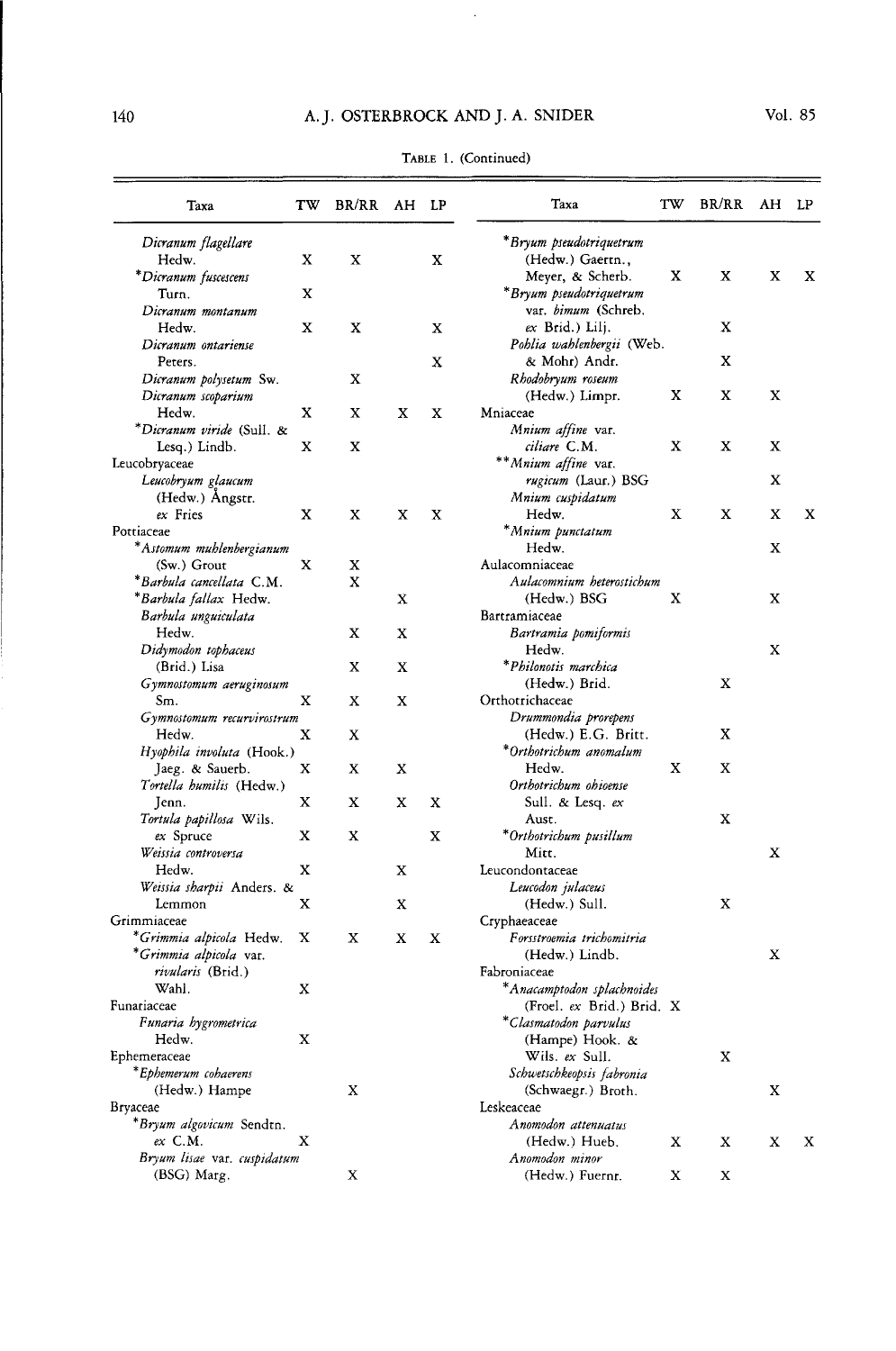# Ohio J. Sci.

 $\sim$ 

## BRYOPHYTE FLORA OF ADAMS CO.

| Taxa                           | TW | BR/RR | AH LP |   | Taxa                          | TW | <b>BR/RR</b> | AH LP |   |
|--------------------------------|----|-------|-------|---|-------------------------------|----|--------------|-------|---|
| Anomodon rostratus             |    |       |       |   | Brachythecium oxycladon       |    |              |       |   |
| (Hedw.) Schimp.                | x  | x     | x     | x | (Brid.) Jaeg. &               |    |              |       |   |
| ** Anomodon viticulosus        |    |       |       |   | Sauerb.                       | X  | x            | х     |   |
| (Hedw.) Hook. &                |    |       |       |   | *Brachythecium salebrosum     |    |              |       |   |
| Tayl.                          |    | x     |       |   | (Web. & Mohr) BSG             | x  | x            | X     |   |
| Haplohymenium triste           |    |       |       |   | Bryhnia graminicolor          |    |              |       |   |
| (Ces. ex DeNot.)               |    |       |       |   | (Brid.) Grout                 | x  |              |       |   |
| Kindb.                         |    | x     | X     | X | Bryoandersonia illecebra      |    |              |       |   |
| Leskea gracilescens            |    |       |       |   | (Hedw.) Robins.               | X  | x            | x     | х |
| Hedw.                          | x  | x     | x     | X | *Conardia compacta            |    |              |       |   |
| <i>Thelia asprella S</i> ull.  | X  | x     |       | X | $(C.M.)$ Robins.              |    | x            |       |   |
| <i>Thelia hirtella</i> (Hedw.) |    |       |       |   | *Eurhynchium hians            |    |              |       |   |
| Sull.                          | x  | X     | x     |   | (Hedw.) Sande-Lac.            | x  | х            |       |   |
| Thuidiaceae                    |    |       |       |   |                               |    |              |       |   |
|                                |    |       |       |   | *Eurhynchium pulchellum       |    |              | x     |   |
| Haplocladium virginianum       |    |       |       |   | (Hedw.) Jenn.                 |    |              |       |   |
| (Brid.) Broth.                 | x  |       |       |   | *Homalotheciella subcapillata |    |              |       |   |
| **Heterocladium dimorphum      |    |       |       |   | (Hedw.) Broth.                |    | X            |       |   |
| (Brid.) BSG                    |    |       | x     |   | *Rhynchostegium serrulatum    |    |              |       |   |
| **Thuidium abietinum           |    |       |       |   | (Hedw.) Jaeg. &               |    |              |       |   |
| (Hedw.) BSG                    |    |       |       | X | Sauerb.                       | X  | X            | X     | х |
| Thuidium delicatulum           |    |       |       |   | Entodontaceae                 |    |              |       |   |
| (Hedw.) BSG                    | х  | X     | x     | X | Entodon cladorrhizans         |    |              |       |   |
| *Thuidium minutulum            |    |       |       |   | $(Hedw.)$ C.M.                | X  |              |       |   |
| (Hedw.) BSG                    |    | X     |       |   | Entodon seductrix             |    |              |       |   |
| Thuidium recognitum            |    |       |       |   | (Hedw.) C.M.                  | X  | х            | x     |   |
| (Hedw.) Lindb.                 | х  | x     |       | X | Sematophyllaceae              |    |              |       |   |
| *Thuidium scitum               |    |       |       |   | *Brotherella tenuirostris     |    |              |       |   |
| (P.-Beauv.) Aust.              | X  |       |       |   | (Bruch & Schimp.              |    |              |       |   |
| Amblystegiaceae                |    |       |       |   | ex Sull.) Fl.                 | x  | x            | x     |   |
| ** Amblystegium noterophilum   |    |       |       |   | *Sematophyllum adnatum        |    |              |       |   |
| (Sull. & Lesq. ex Sull.)       |    |       |       |   | (Mx.) E.G. Britt.             | x  |              |       |   |
| Holz.                          | х  |       | X     |   | *Sematophyllum demissum       |    |              |       |   |
| Amblystegium serpens           |    |       |       |   | (Wils.) Mitt.                 |    | x            | x     |   |
|                                | x  |       | X     |   |                               |    |              |       |   |
| (Hedw.) BSG                    |    |       |       |   | Hypnaceae                     |    |              |       |   |
| Amblystegium serpens var.      |    |       |       |   | *Callicladium haldanianum     |    |              |       |   |
| juratzkanum (Schimp.)          |    |       |       |   | (Grev.) Crum                  |    | x            |       | x |
| Rau. & Herv.                   | x  |       | X     |   | Ctenidium molluscum           |    |              |       |   |
| Amblystegium tenax             |    |       |       |   | (Hedw.) Mitt.                 | x  | x            |       | x |
| (Hedw.) C. Jens.               | x  | X     | x     | X | *Homomallium adnatum          |    |              |       |   |
| ** Amblystegium tenax var.     |    |       |       |   | (Hedw.) Broth.                | x  | x            | х     |   |
| spinifolium (Schimp.)          |    |       |       |   | Hypnum curvifolium            |    |              |       |   |
| Crum & Anders.                 | x  | x     |       | X | Hedw.                         | x  | x            | х     | X |
| Amblystegium varium            |    |       |       |   | Hypnum imponens               |    |              |       |   |
| (Hedw.) Lindb.                 | x  | х     | X     |   | Hedw.                         | X  | x            |       |   |
| Campylium chrysophyllum        |    |       |       |   | Hypnum lindbergii             |    |              |       |   |
| (Brid.) J. Lange               | х  | x     | x     | x | Mitt.                         | x  | X            | х     |   |
| Campylium hispidulum           |    |       |       |   | **Isopterygium tenerum        |    |              |       |   |
| (Brid.) Mitt.                  | x  |       | x     | x | $(Sw.)$ Mitt.                 | x  |              |       |   |
| *Campylium radicale            |    |       |       |   | Platydictya confervoides      |    |              |       |   |
| (P.-Beauv.) Grout              | X  | х     |       |   | (Brid.) Crum                  | X  |              | X     |   |
|                                |    |       |       |   |                               |    |              |       |   |
| Brachytheciaceae               |    |       |       |   | *Platydictya subtile          |    |              |       |   |
| *Brachythecium acuminatum      |    |       |       |   | (Hedw.) Crum                  |    |              | X     |   |
| (Hedw.) Aust.                  | x  | x     |       |   | *Platygyrium repens           |    |              |       |   |
| *Brachythecium curtum          |    |       |       |   | (Brid.) BSG                   | X  | x            | X     | X |
| (Lindb.) Limpr.                | X  |       | X     |   | *Pylaisiella intricata        |    |              |       |   |
|                                |    |       |       |   | (Hedw.) Grout                 |    | x            |       |   |

TABLE 1. (Continued)

 $\bar{\mathcal{A}}$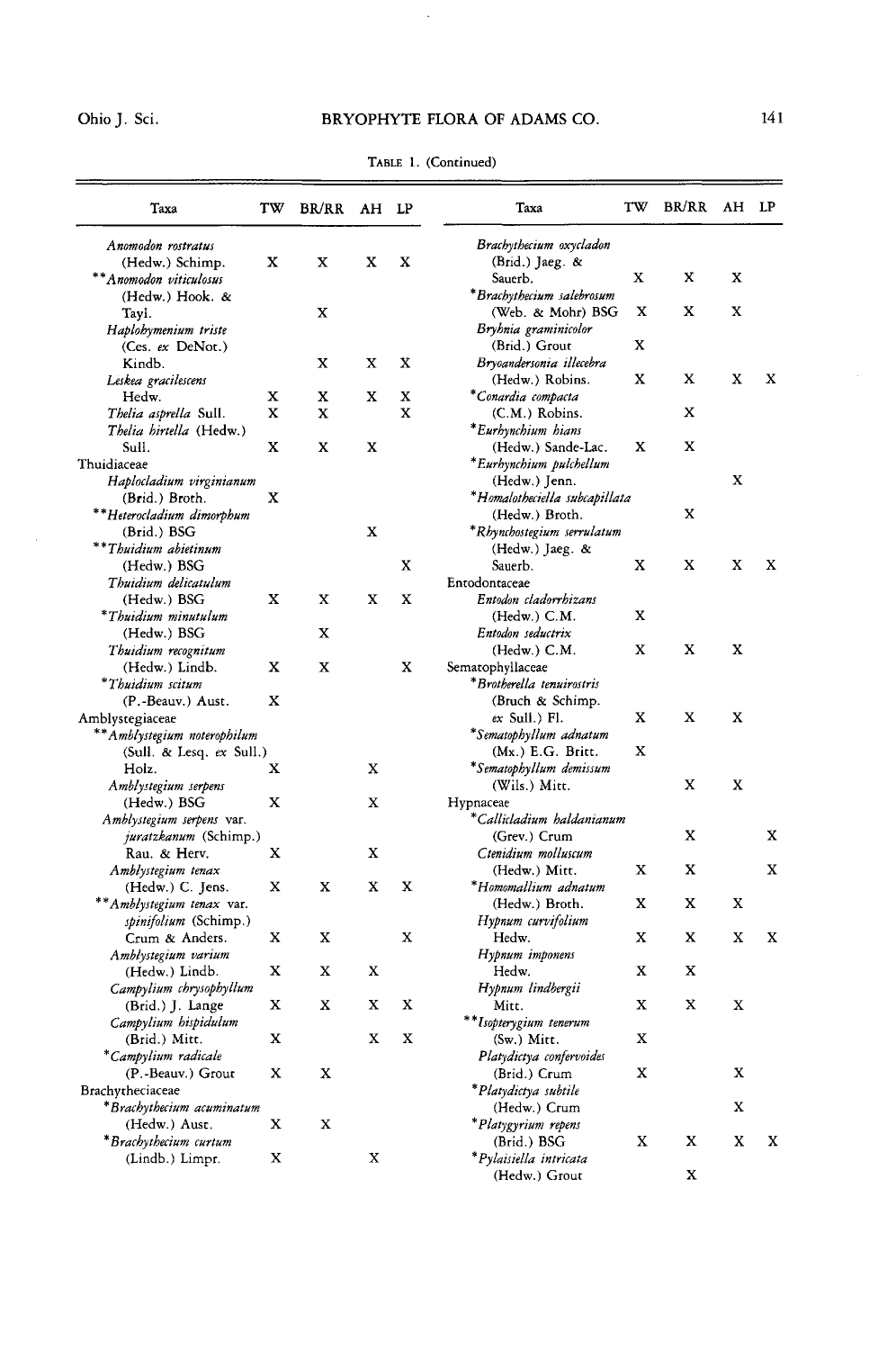#### 142 **A.J. OSTERBROCK AND J. A. SNIDER**

| Taxa                                      | TW | BR/RR | AH | LP | Taxa                                                         | TW | BR/RR | AH    | LP <sub></sub> |
|-------------------------------------------|----|-------|----|----|--------------------------------------------------------------|----|-------|-------|----------------|
|                                           |    |       |    |    |                                                              |    |       |       |                |
| Pylaisiella selwynii                      |    |       |    |    | Jungermanniaceae                                             |    |       |       |                |
| (Kindb.) Crum,                            |    |       |    |    | *Jungermannia pumila                                         |    |       |       |                |
| Steere & Anders.                          | х  | X     |    |    | With.                                                        | X  |       |       |                |
| Taxiphyllum deplanatum                    |    |       |    |    | Scapaniaceae                                                 |    |       |       |                |
| (Bruch & Schimp.                          |    |       |    |    | *Diplophyllum apiculatum                                     |    |       |       |                |
| $ex$ Sull.) Fl.                           | X  | X     | X  | X  | (Evans) Steph.                                               |    |       | X     |                |
| Hylocomiaceae                             |    |       |    |    | Radulaceae                                                   |    |       |       |                |
| Pleurozium schreberi                      |    |       |    |    | Radula complanata                                            |    |       |       |                |
| (Brid.) Mitt.                             |    | X     |    |    | $(L.)$ Dum.                                                  |    | х     |       |                |
| Rhytidium rugosum                         |    |       |    |    | Porellaceae                                                  |    |       |       |                |
| (Hedw.) Kindb.                            | X  | X     | X  |    | *Porella platyphylla                                         |    |       |       |                |
| Climaciaceae                              |    |       |    |    | (L.) Pfeiff.                                                 | x  | X     |       |                |
| Climacium americanum                      |    |       |    |    | *Porella platyphylloidea                                     |    |       |       |                |
| (Brid.)                                   |    | X     |    |    | (Schwein.) Lindb.                                            | X  | X     | $X -$ |                |
| Diphysciaceae                             |    |       |    |    | Jubulaceae                                                   |    |       |       |                |
| Diphyscium foliosum                       |    |       |    |    | *Frullania ehoracensis                                       |    |       |       |                |
| (Hedw.) Mohr                              |    |       | X  |    | Gott.                                                        | X  | X     | X     | X              |
| Polytrichaceae                            |    |       |    |    | **Frullania inflata                                          |    |       |       |                |
| *Atrichum angustatum                      |    |       |    |    | Gott.                                                        |    | X     |       |                |
| (Brid.) BSG                               | X  | X     | X  | X  | Frullania riparia                                            |    |       |       |                |
| *Atrichum undulatum                       |    |       |    |    | Hampe ex Lehm.                                               | X  | X     | x     |                |
| (Hedw.) P.-Beauv.                         | x  | X     | x  |    | Lejeuneaceae                                                 |    |       |       |                |
| *Polytrichum commune                      |    |       |    |    | Cololejeunea biddlecomiae                                    |    |       |       |                |
| Hedw.                                     | X  |       |    |    | (Aust.) Evans                                                | X  | X     | X     | X              |
| Polytrichum ohioense                      |    |       |    |    | Leucolejeunea clypeata                                       |    |       |       |                |
| Ren. & Card.                              | X  | X     | X  | X  | (Schwein.) Evans                                             | X  |       |       |                |
| Hepaticopsida (liverworts)                |    |       |    |    | Pelliaceae                                                   |    |       |       |                |
| Calypogejaceae                            |    |       |    |    | Pellia epiphylla                                             |    |       |       |                |
| *Calypogeja fissa ssp.                    |    |       |    |    | $(L.)$ Corda                                                 | X  |       |       |                |
| neogaea Schust.                           |    |       | X  |    | Aytoniaceae                                                  |    |       |       |                |
| *Calypogeja trichomanis                   |    |       |    |    | * <i>Mannia fragrans</i> (Balbis)                            |    |       |       |                |
| (L.) Corda                                | X  |       |    |    | Frye & Clark                                                 |    | X     |       |                |
| Cephaloziaceae                            |    |       |    |    | *Reboulia hemisphaerica                                      |    |       |       |                |
| *Cephalozia catenulata                    |    |       |    |    | (L.) Raddi                                                   | X  |       |       |                |
| (Hueb.) Lindb.                            |    | X     |    |    | Conocephalaceae                                              |    |       |       |                |
| Nowellia curvifolia                       |    |       |    |    | Conocephalum conicum                                         |    |       |       |                |
| (Dicks.) Mitt.                            | X  | X     | X  |    | $(L.)$ Lindb.                                                | X  | x     | x     |                |
| Geocalyaceae                              |    |       |    |    | Marchantiaceae                                               |    |       |       |                |
| Geocalyx graveolens                       |    |       |    |    | Preissia quadrata                                            |    |       |       |                |
| (Schrad.) Nees                            | X  |       |    |    | (Scop.) Nees                                                 | X  |       |       |                |
| Lophocoleaceae                            |    |       |    |    |                                                              |    |       |       |                |
| *Lophocolea bidentata                     |    |       |    |    |                                                              |    |       |       |                |
| $(L.)$ Dum.                               | x  | X     |    |    | $TW = The Wilderness, BR/RR = Buzzardroost$                  |    |       |       |                |
| **Lophocolea cuspidata                    |    |       |    |    | Rock/Red Rock                                                |    |       |       |                |
| (Nees) Limpr.<br>*Lophocolea heterophylla | x  | X     |    | X  | $AH =$ Abner's Hollow, $LP =$ Lynx Prairie<br>*county record |    |       |       |                |
| (Schrad.) Dum.                            | x  | X     | X  |    | **state record                                               |    |       |       |                |

TABLE 1. (Continued)

county, and eight mosses and two liverworts are reported new to the state. The moss *Archidium ohioense* has been reported once before from Ohio, in a collection made by William Starling Sullivant in 1848. Snider (1982) listed it as an endangered species in Ohio.

**ACKNOWLEDGMENTS. We gratefully acknowledge the funding provided for this project by the Cincinnati Museum of Natural History through the Charles A. Eulett Research Fund and by the University of Cincinnati Department of Biological Sciences.**